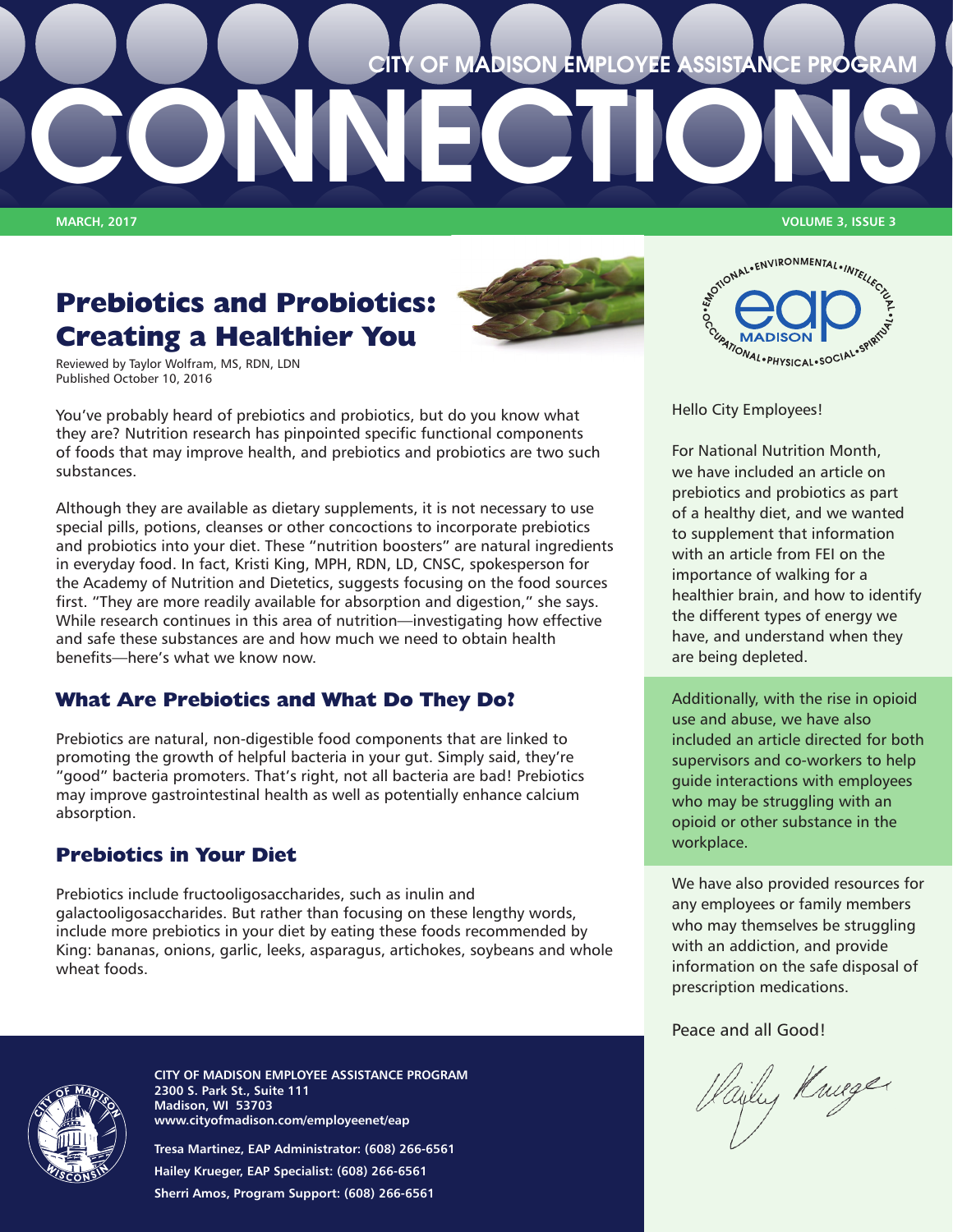### **What Are Probiotics and What Do They Do?**

Probiotics are the "good" bacteria—or live cultures—just like those naturally found in your gut. These active cultures help change or repopulate intestinal bacteria to balance gut flora. This functional component may boost immunity and overall health, especially GI health. For instance, probiotics have been used for management of irritable bowel syndrome symptoms. Some strains of these live cultures may help prevent specific allergy symptoms, reduce symptoms of lactose intolerance and more. However, effects can vary from person to person.

#### **Probiotics in Your Diet**

To obtain more probiotics, King recommends enjoying fermented dairy foods including yogurt, kefir products and aged cheeses, which contain live cultures (for example, bifidobacteria and lactobacilli). Plus, she suggests some non-dairy foods which also have beneficial cultures, including kimchi, sauerkraut, miso, tempeh and cultured non-dairy yogurts.

## **What Makes Prebiotics and Probiotics the "Dynamic Duo?"**

Ultimately, prebiotics, or "good" bacteria promoters, and probiotics, or "good" bacteria, work together synergistically. In other words, prebiotics are breakfast, lunch and dinner for probiotics, which restores and can improve GI health. Products that combine these together are called synbiotics. On the menu, that means enjoying bananas atop yogurt or stir-frying asparagus with tempeh is a win-win.

The bottom line: At a minimum, prebiotics and probiotics are keys for good gut health. "I think we are at an exciting time in research," says King. "We're finding that the gut flora is responsible for more than just digestion."

Incorporating health-promoting functional foods, such as foods containing prebiotics and probiotics, into the diet aids in creating a healthier you.

For specific advice on obtaining prebiotics and probiotics for your own specific health needs, especially if you have GI issues or a weakened immune system, contact a registered dietitian nutritionist.

Source: [Eat Right](http://www.eatright.org/resource/food/vitamins-and-supplements/nutrient-rich-foods/prebiotics-and-probiotics-the-dynamic-duo)

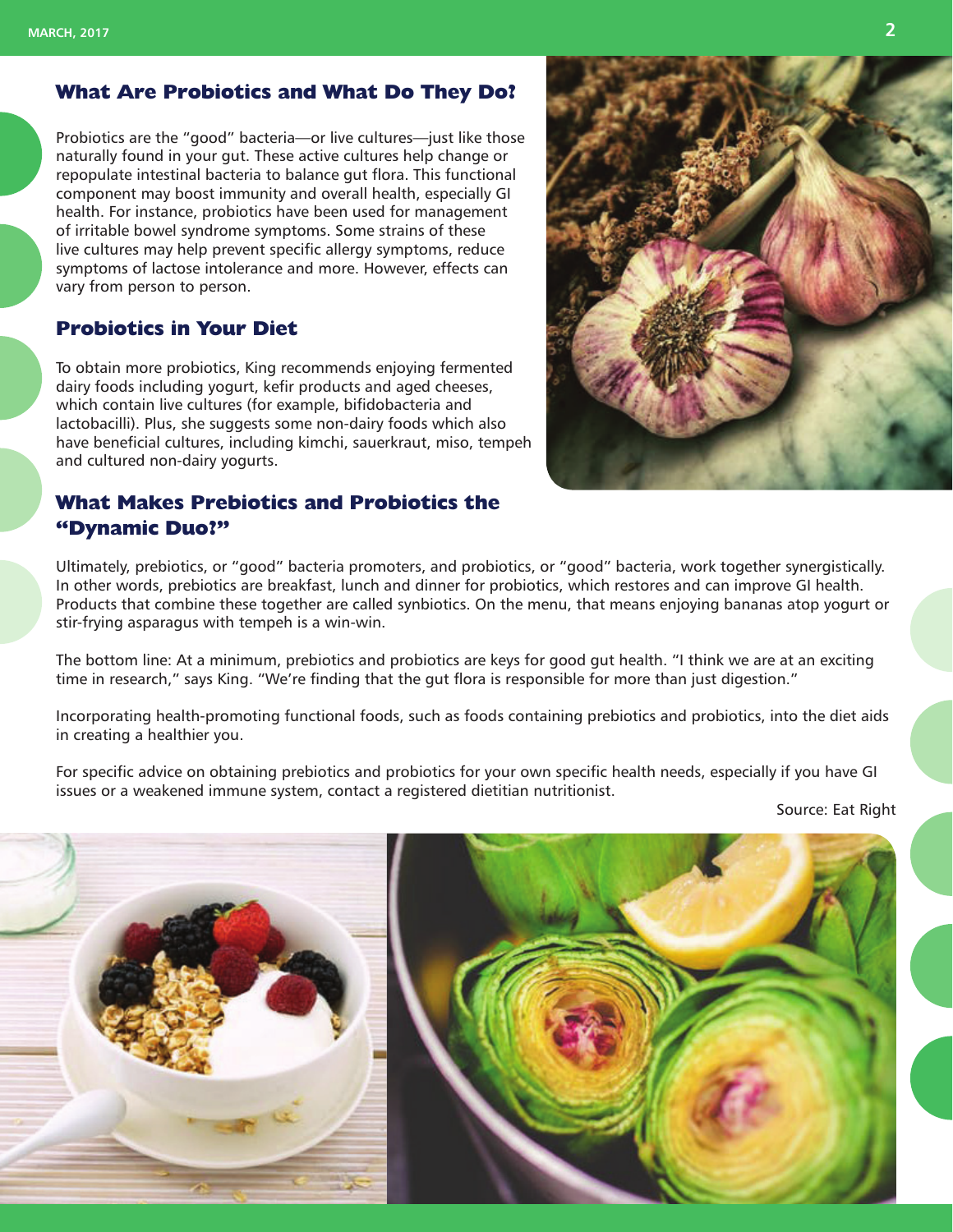# **Six Reasons Why Walking Is the Daily Brain Medicine We Really Need**

by **[FEI Workforce Resilience](http://feieap.com/poc/view_doc.php?type=news&id=179403&cn=1)**

**[The City's External EAP Provider](http://feieap.com/poc/view_doc.php?type=news&id=179403&cn=1)**



- Sometimes science jibes with ancient wisdom on simple but deceptively powerful things. Case in point: walking. A wealth of research bolsters the Zen of putting one foot in front of the other, with stronger science than any supplement marketer or brain trainer could hope for. Walking is potent mood medicine that enhances thinking, sharpens memory and safeguards brain health. Here are six reasons why you should make it a regular part of your day if you're able.
- **1. Walking boosts your mood even when you're not expecting it.** In a recent **[study](https://www.ncbi.nlm.nih.gov/pubmed/27100368)**, researchers conducted three experiments on hundreds of college students to find out if they'd experience a positive mood boost while walking, without knowing that walking could be the reason. The researchers disguised each experiment as an alleged test of something else, all the while tracking mood changes linked to the simple act of taking a stroll. They found that just 12 minutes of walking resulted in an increase in joviality, vigor, attentiveness and selfconfidence versus the same time spent sitting.
- **2. Walking enhances creativity, especially when you're seeking a solution.** A Stanford study found that walking increased creative inspiration by an average of 60% versus sitting. The effect was evident while and shortly after walking anywhere between five and 16 minutes. The enhancement was specific to a flavor of creativity called "divergent thinking," defined as a thought process used to generate creative ideas by exploring many possible solutions.
- **3. Walking sparks connections between brain cells.** Never underestimate the power of walking when it comes to sparking communication between neurons and improving brain health. Such were the results of a study on older adults that included walking along with other forms of exercise, finding that: "One year of walking increased functional connectivity between aspects of the frontal, posterior, and temporal cortices within the Default Mode Network and a Frontal Executive Network, two brain networks central to brain dysfunction in aging."
- **4. Walking improves working memory.** If you want to sharpen your recall, lace up and hit the sidewalk. A German **[study](http://www.tandfonline.com/doi/abs/10.1080/17405620802535666?journalCode=pedp20)** found that performance on challenging working memory tasks improved for participants allowed to walk at their own steady pace, as opposed to a slower pace set by the researchers. The results were more pronounced for the youngest of the study participants, but everyone's working memory improved enough to give walking yet another smiley face.
- **5. Walking yields the right rhythm for thinking.** One of the more intriguing areas of walking research delves into effects of its steady rhythm on how we think. Studies have examined everything from the **[brain-spinal-cord connection](http://nro.sagepub.com/content/12/5/379.abstract)** with respect to this rhythm to the interplay of **[neurological function,](http://www.amnacademy.com/the-walking-brain/)  [biomechanics and the forces of gravity.](http://www.amnacademy.com/the-walking-brain/)** The bottom line here is still equal parts science and intuition, but all signs point to walking inducing the right rhythm for getting thinking done.
- 6. Walking is a powerful way to mainline nature. As I've written about **[here before,](http://www.forbes.com/sites/daviddisalvo/2016/07/25/try-a-weekly-dose-of-nature-to-boost-mental-and-physical-health/#617c25e83c9b)** regularly spending time outside is a brain elixir like few others. And when you pair walking with your nature boost it's a win-win, not to mention it's a pleasant way to break up the tyranny of sitting. If you don't have scenic horizons waiting outside your door, no worries–any outside time featuring a steady pace and a little green will work.

Source: Forbes/2016

**If you have ideas for future articles you would like to see in Connections, please email samos@cityofmadison.com.**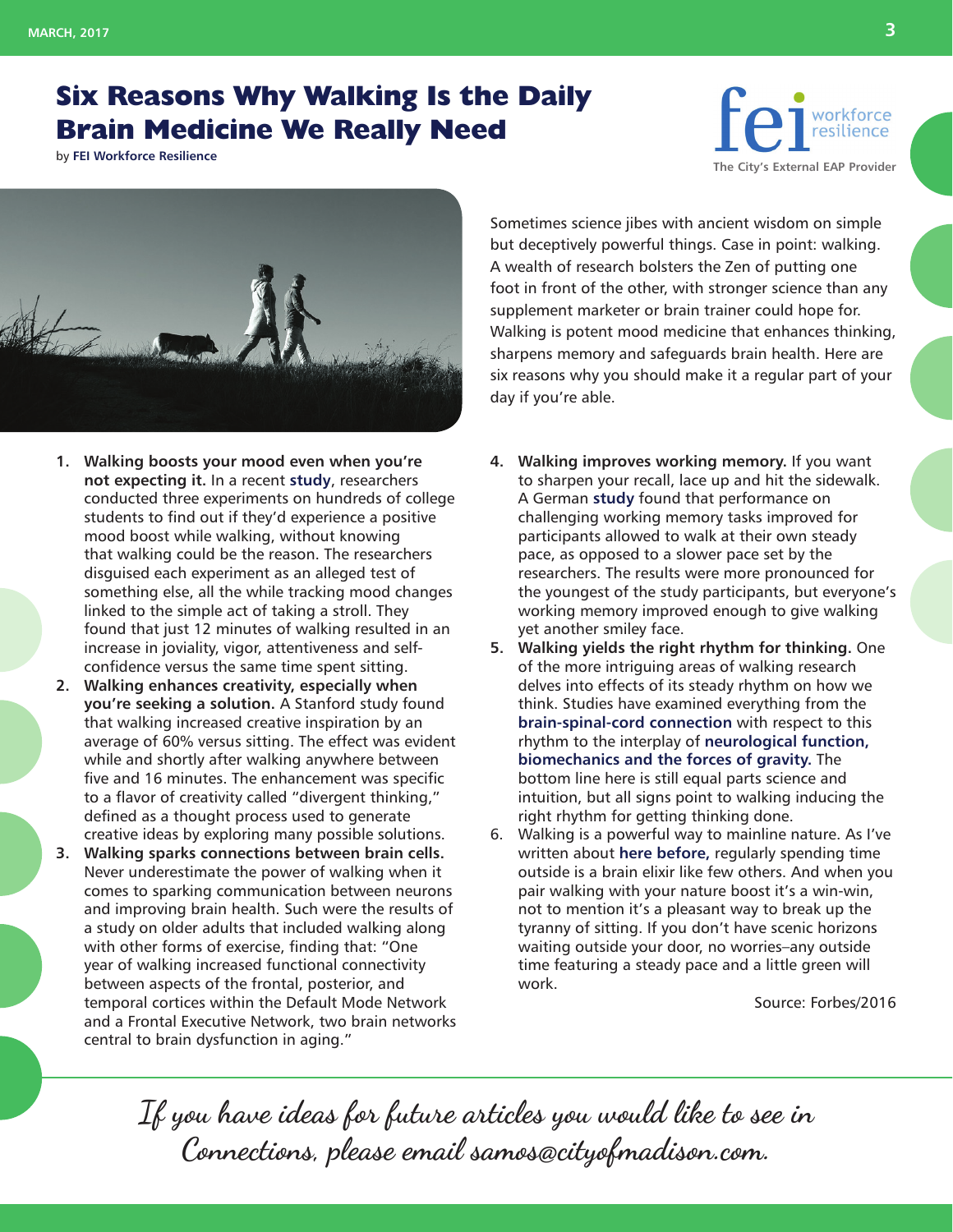# LEADERSHIP **Matters**

# **Talking About Alcohol and Drugs in the Workplace**

## **What Employers Can Do**

Alcoholism and other drug addictions are chronic and potentially fatal diseases if not treated. Employers who notice an employee having difficulty on the job may want to assess whether alcohol or drug use is affecting this person's productivity. If this is the case, here are some steps you can take to begin a discussion about alcohol and drugs in the workplace.

- **• Educate:** Educate employees about company policies regarding alcohol and drug use.
- **• Document:** Keep a record of the employee's work performance—good and bad. That way you will be able to document any change.
- **• Warn:** Have an informal talk to alert the employee about his or her unsatisfactory job performance, communicate your expectations and discuss the consequences. Do not discuss drug and alcohol abuse specifically. Keep the conversation on job performance issues.
- **• Refer:** Contact the person designated by your company—whether it's a representative of your Employee Assistance Program (EAP), a medical professional or other—to advise you about confronting an employee who has problems. They can give you advice for your initial discussion and then inform the employee of available help.
- **• Intervene:** Don't delay or beat around the bush. The sooner you talk to an employee, the sooner he or she can get help.
- **• Confirm:** Evaluate the extent of any problem through professional assessment.
- **• Follow up:** Stick to your guns. Once you have confronted an employee, following through with appropriate support is extremely important.

## **What Co-Workers Can Do**

Alcoholism and drug dependency are treatable chronic diseases that know no hierarchy. According to the Substance Abuse and Mental Health Services Administration (SAMHSA), 20 million Americans, or 11.3 percent of the population, are affected.

When a colleague shows signs of abusing alcohol or drugs, it can be difficult to know what to do or say. But, if a co-worker's alcohol or drug use affects either your work or his/her health, it's important you try to help. In fact, this may be the time your colleague needs you most.

Following are some suggestions developed by Hazelden counselors to help you broach the subject with your colleague.

- Make use of company resources to help you assist your co-worker, especially if he or she resists your efforts. Denial is a common reaction among those who are dependent on alcohol or drugs.
- Wait to talk to your colleague when he or she is sober and clearheaded.
- Consider writing down what you want to say and practice how you'd answer a variety of responses from your colleague. This will make your discussion easier.
- Express your concern in an honest and caring way. Be sure to use "I" phrases such as "I'm worried." This way, your colleague can't argue with your feelings.
- Talk to your co-worker about the effect of alcohol or drugs on whatever he or she cares about most: career, family, etc. Even if your co-worker doesn't care for himself, he may get help for the sake of his family.
- Don't blame or criticize your colleague for his or her behavior. Addiction is a medically proven disease and often causes individuals to act in ways that are not normal for them.

Source: [Hazelden Betty Ford Foundation](www.hazeldenbettyford.org) www.hazeldenbettyford.org

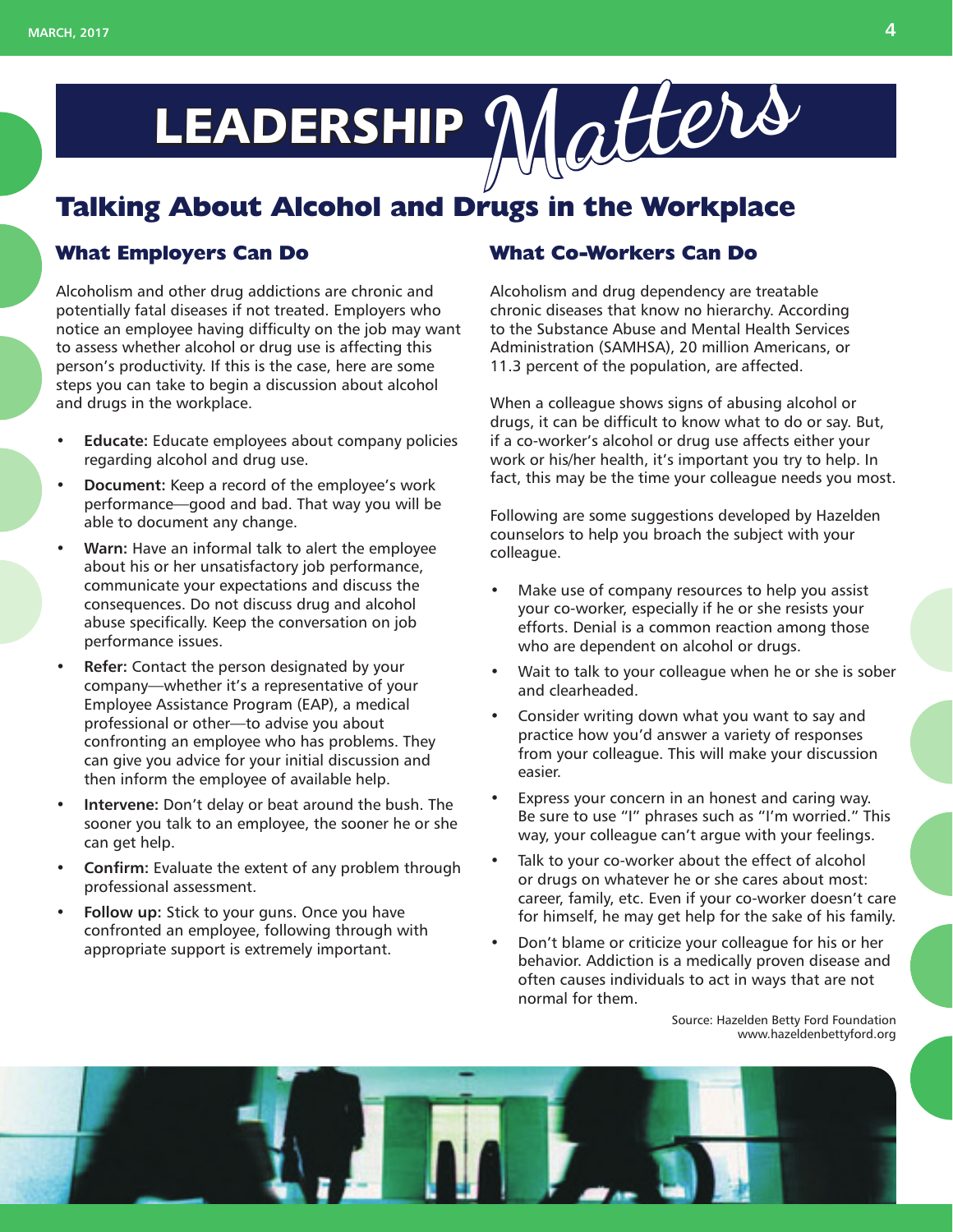#### *For information about proper disposal of medications*

- **A** How & Where to Dispose of Unwanted **[Prescription Painkillers and Other Drugs,](http://doseofrealitywi.gov/drug-takeback/) Dose of Reality**
- a **[MedDrop, Safe Communities](https://safercommunity.net/meddrop/)**



## *Signs of Substance Abuse Disorder*

Be mindful of changes in the following areas, which may signal a substance use disorder in an employee:

- Attendance concerns
- Unusual behavior
- Triggering events
- Changes in work patterns
- Mood
- **Accidents**
- Relationship to others on the job
- Physical signs or conditions

For more information regarding substance use or intoxication on the job, please see the **[symptoms](http://www.cityofmadison.com/mayor/apm/hr/APM2-23ReasSuspicionInstructChecklist.pdf)  [checklist](http://www.cityofmadison.com/mayor/apm/hr/APM2-23ReasSuspicionInstructChecklist.pdf)** provided by HR. In addition, City HR offers **[Alcohol and Drug Testing Training](http://www.cityofmadison.com/Employeenet/hr/edoe/courses.cfm#AlcoholTesting)** to supervisors and managers on the specifics of APM 2-23 Drug Free Workplace and Testing Policy.

# **4 Secrets to All-Day Energy**

by Terri Trespicio, **[meQuilibrium](http://www.mequilibrium.com/)**

Why can we never get enough done in a day? It's not because we're inefficient or bad at what we do. In fact, it's less about time management—and more about energy management. Let us explain.

You don't need to force yourself to jam more in. The key is to respect and cultivate better energy so that you can optimize the hours you do have. According to performance experts Tony Schwartz and Jim Loehr in their book, *The Power of Full Engagement,* there are four kinds of energy: physical, mental, emotional, and spiritual. We rely on a mix of each energy source to get us through the day. The goal is to support and maintain a steady, healthy flow of energy without forcing it beyond its limits.

Here are Schwartz and Loehr's key principles for managing your energy more skillfully on and off the job:

# **Physical Energy**

- **• Warning signs:** You feel groggy, sleepy, heavy, or even weak.
- **• How to boost it:** The less you move and engage your body physically, the less energy you will have—no matter how much coffee you fill it with. While the last thing you probably feel like doing when you feel physically tired is get moving, it's the one thing that will get you over this hurdle.
- Experiment with exercising at different times of day: Some people can't start their day without it, and others love to use it to shake off stress in the evening. Find your sweet spot, and aim to get up out of your chair at some point during the workday and take a brisk walk to keep energy moving.



- **• Warning signs:** You're unable to think straight, focus, or problem solve. Sometimes, you're lucky if you can say your own name.
- **• How to boost it:** Shift tasks. You can expect 90 minutes to about 2 hours of focus before your attention starts to split and snag on anything that pops up. If you've been doing some monotonous work for a few hours, turn your attention to some more complex problems that require creative solutions—say, a tricky customer service issue.
- Or the opposite: If you've been dealing with very heady issues for hours, switch tasks and handle the mail, email, or some basic chore to break up your day.
- Pay attention to your inner rhythm and you can time your projects and tasks to match your energy levels throughout the day. If you're a morning person, tackle anything more intensive, complicated, or that requires writing in the morning—and leave emails and smaller tasks for the 3 PM slump. Or, if you're a night owl, make mornings less challenging by prepping at night when you're still alert and awake.